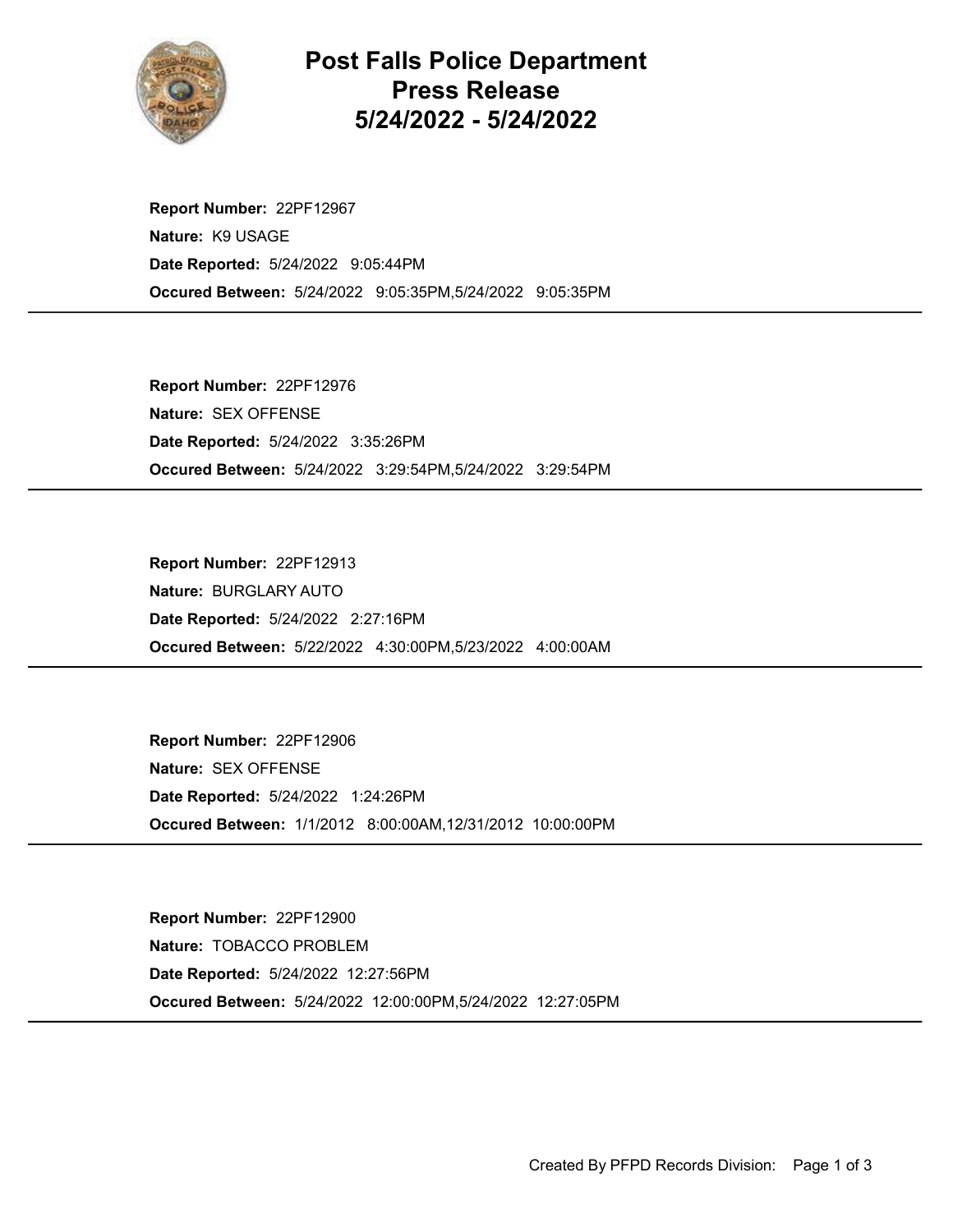Occured Between: 5/24/2022 11:54:42AM,5/24/2022 11:54:44AM Report Number: 22PF12898 Nature: CHILD ABUSE Date Reported: 5/24/2022 11:56:08AM

Occured Between: 5/24/2022 7:30:00AM,5/24/2022 10:59:55AM Report Number: 22PF12893 Nature: DEAD BODY Date Reported: 5/24/2022 11:00:43AM

Occured Between: 5/24/2022 9:40:51AM,5/24/2022 9:40:51AM Report Number: 22PF12887 Nature: TRAFFIC OFFENSE Date Reported: 5/24/2022 9:42:27AM

Occured Between: 5/23/2022 3:00:00PM,5/24/2022 8:00:00AM Report Number: 22PF12880 Nature: MAL INJURY Date Reported: 5/24/2022 9:02:58AM

Occured Between: 5/24/2022 7:16:04AM,5/24/2022 7:16:06AM Report Number: 22PF12871 Nature: ACCIDENT H&R Date Reported: 5/24/2022 7:17:02AM

Occured Between: 5/24/2022 6:25:36AM,5/24/2022 6:25:36AM Report Number: 22PF12868 Nature: FORENSIC EXAM Date Reported: 5/24/2022 6:25:36AM